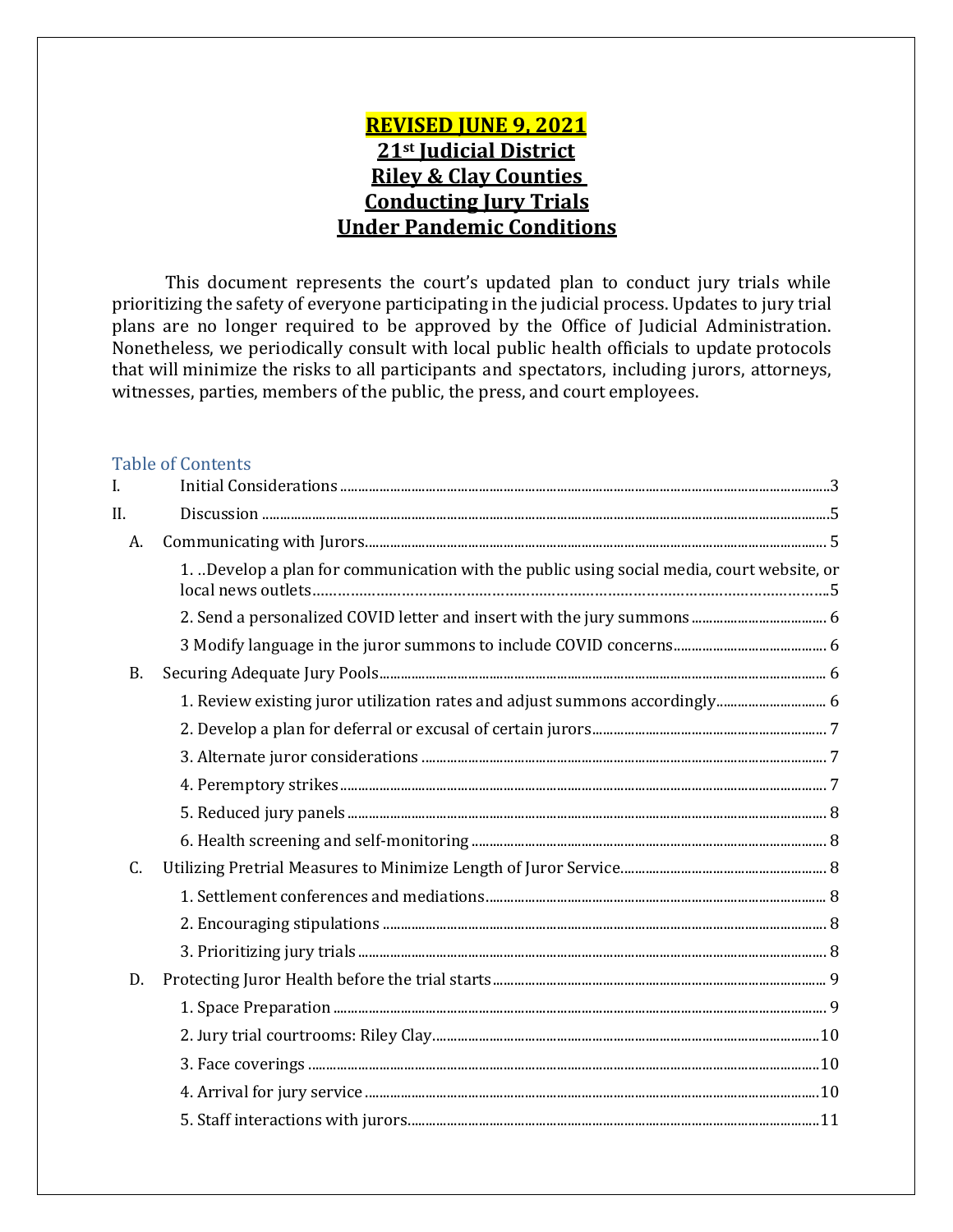| Ε. |  |
|----|--|
|    |  |
|    |  |
|    |  |
|    |  |
|    |  |
|    |  |
|    |  |
|    |  |
|    |  |
|    |  |
|    |  |
|    |  |
|    |  |
|    |  |
|    |  |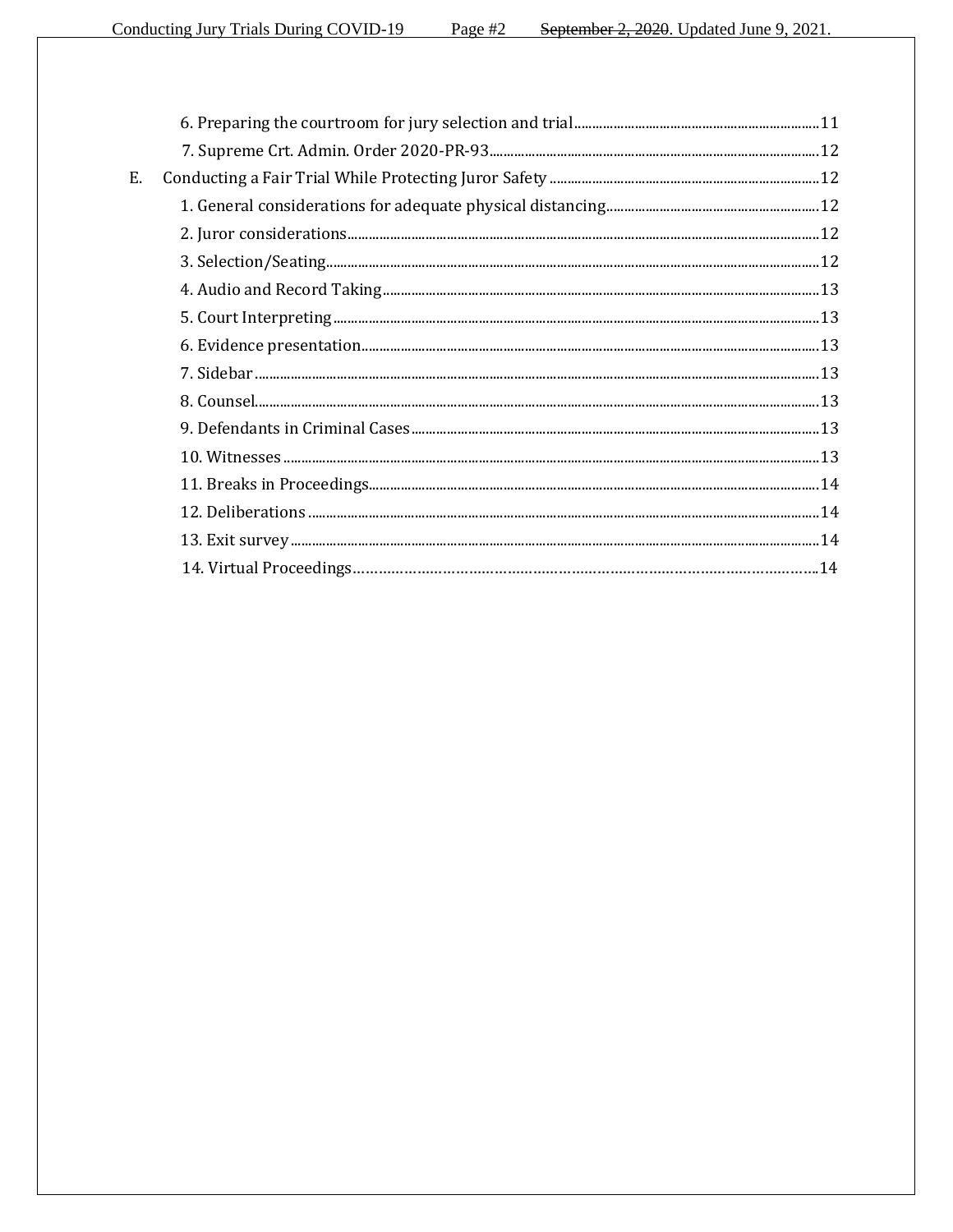#### I. Initial Considerations

Throughout the pandemic, the Kansas Supreme Court has issued multiple orders relating to the operations of courts. More recently, S.Ct Order PR 2021-48 sets minimum health standards, but otherwise largely places the responsibility and certain decision making with the Chief Judges in consultation with county health directors. For purposes of this updated plan, the 21st judicial district still refers to:

- **Orders of the Kansas Supreme Court and Chief Justice;**
- All COVID-19 Safety Directives of the Office of Judicial Administration;
- Any applicable order or guidance from local public health officials;
- Any orders issued by the Kansas Governor;
- All guidelines from https://covid.ks.gov/ad-astra-a-plan-to- reopen-kansas;
- Any applicable guidelines of the Occupational Safety and Health Administration; and
- Guidelines from the Kansas Department of Health and Environment.
- The State Ad Hoc Jury Task Force Report, released its recommendations on July 17, 2020.

Additionally, district courts were ordered to present a plan to OJA for approval that provides the following:

- A location that allows for social distancing where people can remain at least six feet apart;
- How and where sidebars will occur with social distancing;
- How exhibits will be handled between attorneys and court staff, and by jurors;
- A video stream of the proceedings for viewing by the public and others not physically present, if necessary;
- The handling of venire and jury from entry into the facility through discharge, including items such as:
	- o Special social distancing requirement—both for the room in which the proceeding is being conducted and during recesses;
	- o Assuring jurors' ability to hear and see witnesses and exhibits;
	- o How food will be handled and delivered to jurors;
	- o Where the jury will deliberate and how the jury will leave for and return from deliberation;
	- o Procedures for potential jurors and jurors to report any of the situations that would require the individual to be denied access to the courthouse and actions for response by the court and parties; and
- A review of the procedures from the front door to jury rooms with court staff, attorneys, and county and facility personnel.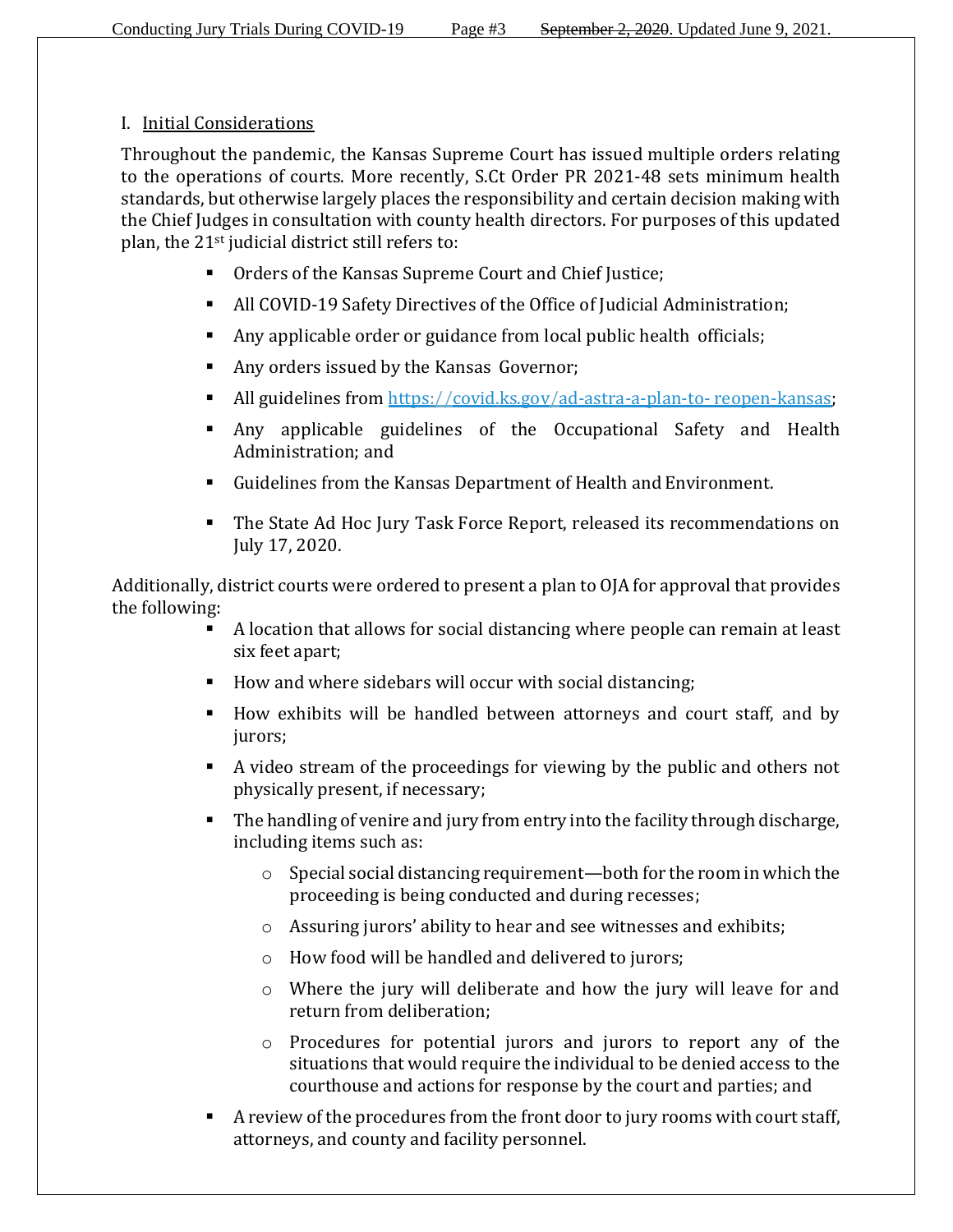- $\triangle$  Conduct jury trials while protecting the safety of participants;
- Summon juries while following safety directives;
- $\triangleleft$  Explain the process to the public; and
- $\triangle$  Execute other actions to help resume jury operations.

The district court considered the following items in conducting jury trials. The following items are included in the content of this plan.

### COVID-19 Jury Trial Checklist

- $\Box$  Develop plan for communication with public using social media, court website, or local news outlet (consider Task Force video)
- $\Box$  Use pretrial conferences, settlement conferences, and mediation
- $\Box$  Consider virtual proceedings for part or all of civil trial
- ☐ Modify language in juror summons to include COVID concerns
- ☐ Send Task Force COVID letter and insert with juror summons
- $\Box$  Increase number of juror summons
- $\Box$  Develop plan for deferral or excusal of certain jurors
- $\Box$  Survey available spaces for jury selection and / or trial
- $\Box$  Determine the process for screening jurors
- ☐ Develop staging process for jurors to stagger arrival times and minimize interaction
- $\Box$  Ensure adequate signage about health and safety protocols is posted
- $\Box$  Create and implement protocols for heightened cleaning and sanitizing
- $\Box$  Create and implement mask protocols (comply with KSC administrative orders)
- $\Box$  Create and implement building / facility protocols for adequate physical distancing (Reconfigure space, limits on number of people in elevators, Plexiglass barriers)
- $\Box$  Develop protocols for trial participants to ensure adequate physical distancing (sidebars and attorney / client communication)
- $\Box$  Develop a plan for storage of juror personal items and pens / paper used for notes
- $\Box$  Develop a plan for juror breaks (identify specific restrooms and eating areas for use)
- $\Box$  Develop a plan for handling exhibits including photocopies and technology needed
- $\Box$  Develop a plan for interpreters, including adequate physical distancing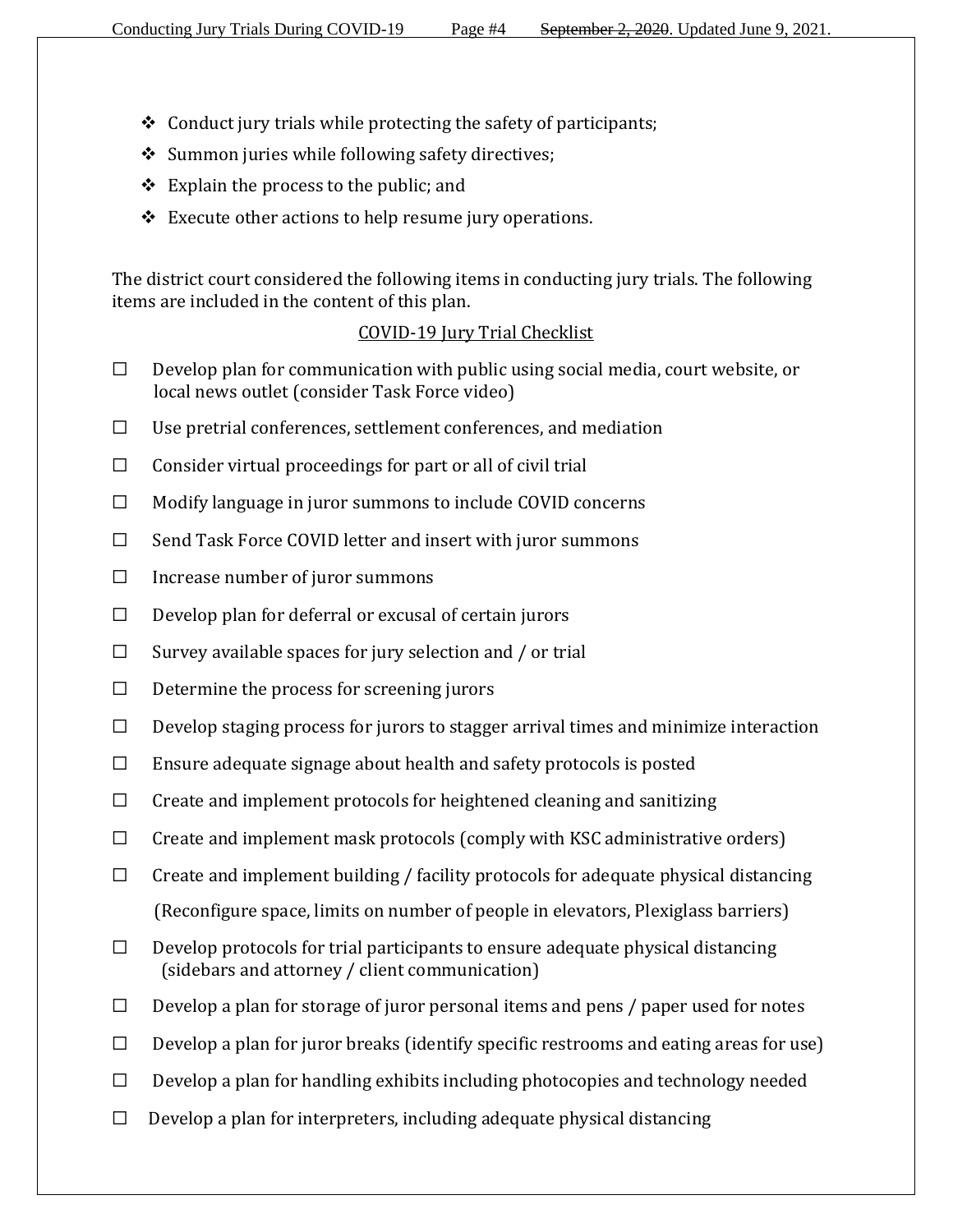- $\Box$  Ensure public access through seating, live stream, or closed-circuit television
- $\Box$  Develop a plan for managing juror health concerns and safety non-compliance issues that arise during trial
- $\Box$  Address COVID and other procedural issues during jury orientation
- $\Box$  Examine small panels of 12 or less with adequate physical distancing
- $\Box$  Provide microphone and PA system for all participants
- $\Box$  Admonish jury during trial regarding masks and open court proceedings
- $\Box$  Use courtroom or other larger space for jury deliberations
- $\Box$  Collect and share data with OJA on any virtual proceedings

#### II. Discussion

The following considerations are based on the recommendations of local health officials and the Ad Hoc Jury Task Force. As such, all judges of the 21st Judicial District are expected to follow the plan contained herein. It is also recognized under the circumstances of any particular case or trial judges may need to exercise certain discretion as long as the health of participants is a foremost consideration.

After approval by the Supreme Court, the 21<sup>st</sup> judicial district resumed jury trials in the fall of 2020. The court used the time following the first trial to review the effectiveness of our plan and adjust processes accordingly. Furthermore, the Court considered further adjustments after all trials during this COVID-19 era. We will not initiate more than two jury trials at a time.

In Clay County we will be able to meet the requirements of the Supreme Court Order mandates in the existing courtroom with a few adjustments. In Riley County, due to limited size of our courtrooms adaptations are more challenging. Plexi-glass dividing jurors when physical distance cannot be maintained will be used in both counties. The County health departments have approved using these engineered structures.

We have made arrangements for an alternative jury trial selection venue in Riley County at the Wareham Opera House ("Wareham"). It is a performance and event venue located 100 feet east of the Riley County Courthouse. We have performed several site tours to evaluate and identify adaptations to make the Wareham to be Covid compliant. The facility has plenty of spaces to allow for confidential conversations between attorneys and their clients. RCPD has toured the site and will provide security. County I.T. staff has also toured the space and will be able provide the necessary internet and audio/visual technology to allow for the effective presentation of evidence.

#### **A. Communicating with Jurors**

1. Develop a plan for communication with the public using social media, court website, or local news outlets.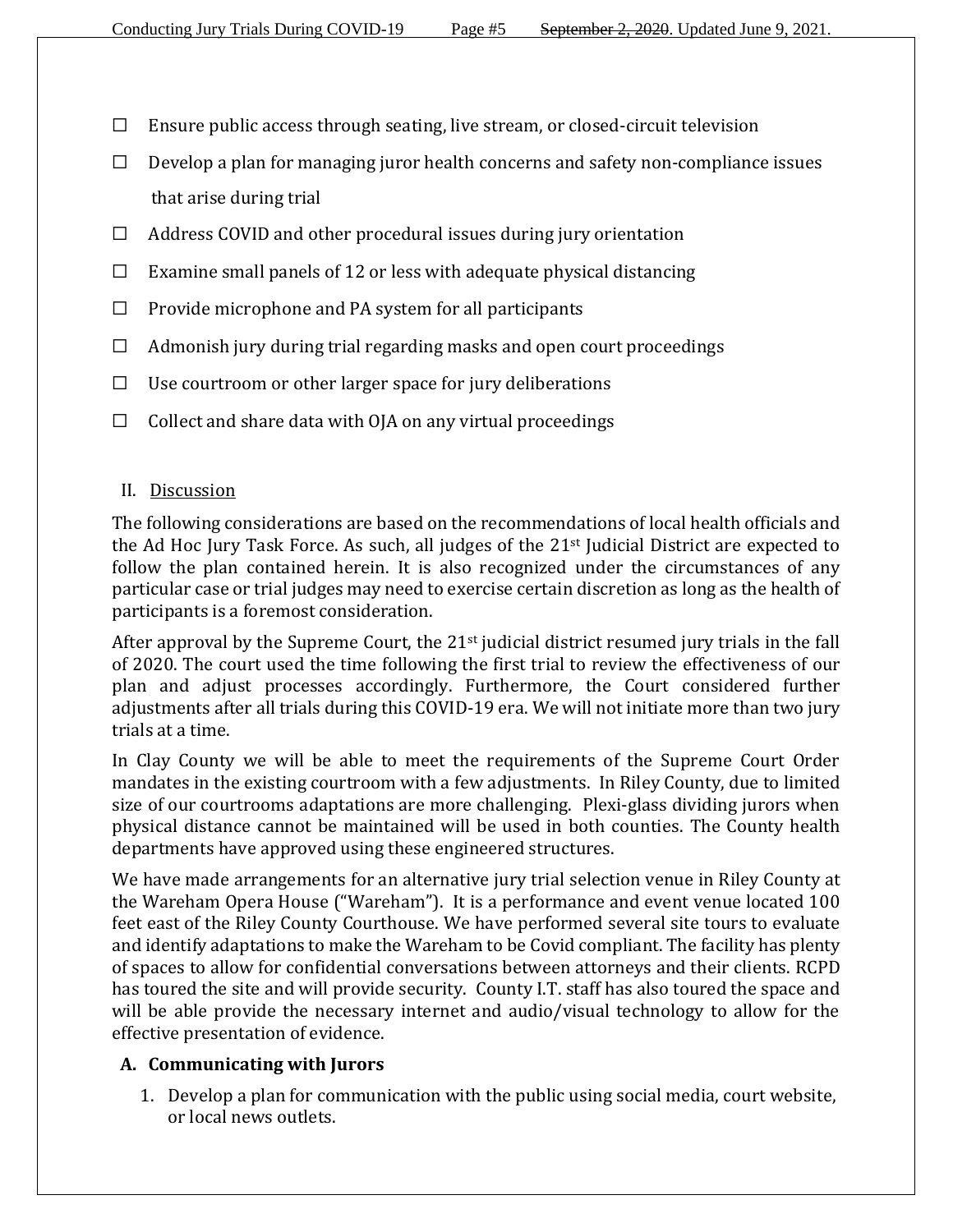#### a. Local News Outlet Partnership

We have published our use of the alternative venue. Further inquiries will be directed to our Court Administrator.

b. Website Content

The court will provide information to the public on the court's website about steps being taken to create a safer environment in the courthouse. The court will also provide a link to the Kansas Courts video [https://www.kscourts.org/About-the-Courts/Court](https://www.kscourts.org/About-the-Courts/Court%20Administration/Court-Initiatives/Ad-Hoc-Jury-Task-Force)  [Administration/Court-Initiatives/Ad-Hoc-Jury-Task-Force.](https://www.kscourts.org/About-the-Courts/Court%20Administration/Court-Initiatives/Ad-Hoc-Jury-Task-Force) We plan to create our own educational video on the safety precautions we are taking during the pandemic.

The video will include a step-by-step walkthrough of the various stages of being a juror, including check-in procedures, jury selection, sitting through trial, deliberating, and coming and going from the courthouse. The video will identify all additional safety protocols that have been put in place in each step of the jury process.

The court provides a designated phone number and e-mail in our communication and on our website. Prospective jurors can use this contact information to ask specific questions related to the pandemic.

2. Send a personalized COVID letter and insert with the jury summons

As part of the summons, the court shall notify prospective jurors of existing safety protocols and what to expect upon arrival at the courthouse. If we ever have a trial where virtual jury selection can be utilized we will adopt a customized letter explaining that process.

3. Modify language in the juror summons to include COVID concerns

The court has adopted the model supplemental questionnaires from the Task Force report that include COVID and technology screening questions.

Jurors will be required to complete the Task Force's COVID-19 supplemental jury questionnaire that asks relevant medical questions. Per Supreme Court Rule 167, juror questionnaires are not a public record; the court will provide information to prospective jurors that any revealed health information will not be subject to public disclosure.

The court has about 1200 pre-screened jurors available for summons per quarter. Jurors will have the option to reply to the supplemental health questionnaires by postal mail, fax or email to the court.

Because the health supplemental questionnaires will be sent weeks prior to trial, the answers to the health questions may be outdated by the time the jurors report. Therefore, jurors will be asked to immediately contact the jury department should the information provided on the supplemental questionnaire change prior to the assigned summons date.

Additionally, on the day service begins, the court will ask prospective jurors whether any of the information provided in the questionnaire or supplemental questionnaire has changed.

### **B. Securing Adequate Jury Pools**

1. Review existing juror utilization rates and adjust summons accordingly

Summons: Historically, the court relies on prior trials to determine the appropriate juror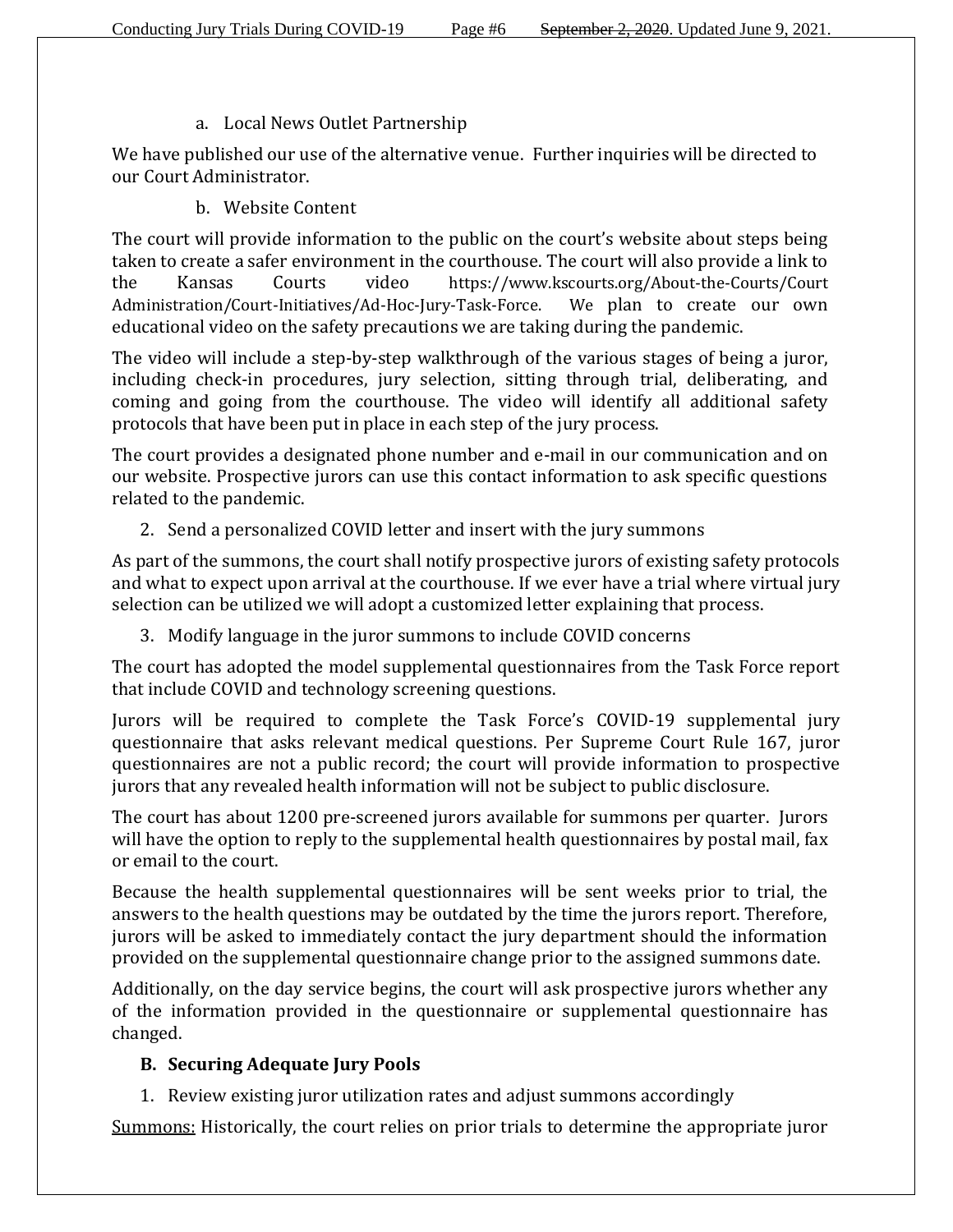summons rate under pre-pandemic conditions. We always planned on the "high side", but under these conditions have determined juror summons need to increase by at least 25% over prior rates. The jury coordinator shall review the juror yield to consult with the presiding judge for adjusting the increased level of summons.

Follow-up: The Jury coordinator will begin issuing follow-up communication for any prospective juror that fails to return their supplemental health questionnaire.

- 2. Develop a plan for deferral or excusal of certain jurors
	- a. The Task Force recommends liberally granting deferral requests where appropriate reasoning is provided. The court will determine whether an excusal or deferral is more sensible. A juror with a chronic high risk medical condition may be excused. A juror with a recent exposure may be deferred.
	- b. The Task Force recommends courts consider fair cross section implications of utilizing blanket deferral policies. As such, excusals or deferrals shall be considered on an individual basis.
	- c. The presiding judge or a designee will prescreen juror responses to the supplemental questionnaires when jurors have expressed an inability to serve.
	- d. Judges are encouraged to defer jurors prior to coming into the courthouse and require others to appear for selection. In the review, judges will consider insufficient answers or failures to respond as a reason to proceed to summon that person for further inquiry.
	- e. Judges may choose to utilize virtual jury summons sessions on requests for deferral. This may aid in reducing the number of persons unnecessarily entering the courthouse. This suggestion is supported by the panel that would like to have virtual jury selection to limit exposure to others.
	- f. In the event that any trial lends itself to virtual jury selection or jury trial, the Task Force technology pre-screening questionnaire will be included in the summons.
- 3. Alternate juror considerations

Each division is asked to plan for the loss of a greater number of seated jurors during the pandemic due to illness or the need to care for sick family members. The Riley County Health Department is using a contact-tracing program. This may result in a juror being required to immediately self-quarantine after exposure to COVID-19. Judges shall take into consideration the possibility of losing jurors during trial when considering the number of alternate jurors to seat. During pre-trial, the court is encouraged to put on the record the plan for alternate jurors and contingencies for loss of jurors once the panel is sworn.

4. Peremptory strikes

Per statute, only through stipulation of parties may peremptory strikes be reduced. As advised by the Task Force, a Judge that gains this stipulation shall make a record informing parties that the refusal to stipulate will not result in any disadvantage in the case. Peremptory strikes shall be considered by the parties at the pretrial conference or in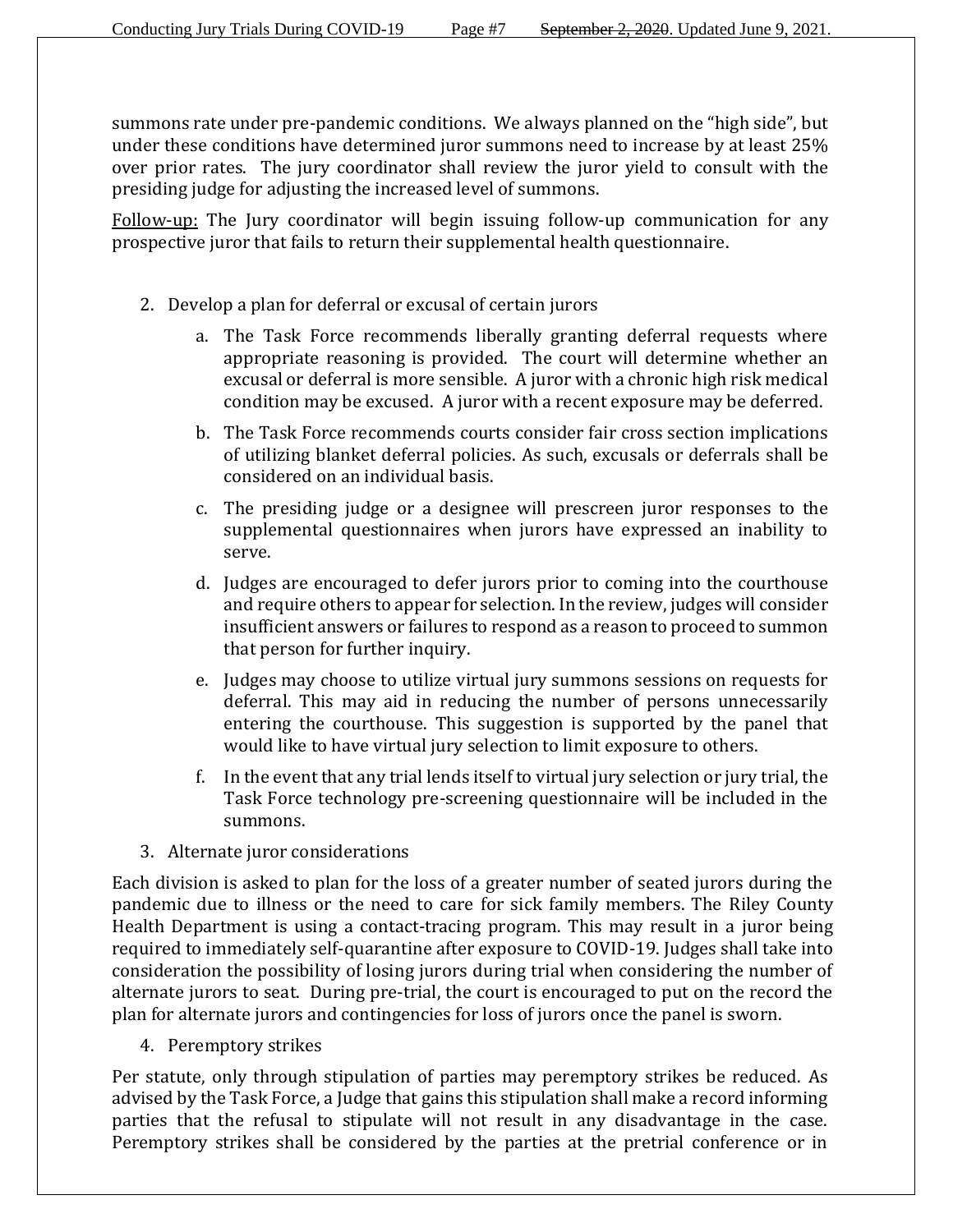advance of jury selection.

5. Reduced jury panels

Per statute, only through stipulation of parties may the size of a civil jury panel be reduced. As advised by the Task Force, the court is encouraged to seek smaller jury panels in civil cases.

6. Health screening and self-monitoring

Per Kansas Supreme Court Administrative Orders, all entrants to the courthouse are asked to self-screen for COVID symptoms in Clay County. In Riley County security will conduct the screening questions. At the time of check-in, each prospective juror will be asked about any changes to the same COVID-19 related supplemental questions as provided with the summons. Court security is trained and can conduct temperature screenings as needed.

- C. Utilizing Pretrial Measures to Minimize Length of Juror Service
- 1. Settlement conferences and mediations

Although the court has attempted to triage cases during the pandemic, more than standard attempts will be made to resolve cases. Historically, settlement conferences have not been used in criminal cases in our district. While not mandatory, settlement conferences and mediations will remain available prior to jury trials. Criminal defendants should be advised on the record of their right to refuse to participate in a settlement conference and that this choice will not be held against the defendant or the State.

2. Encouraging stipulations

As noted by the Task Force, jury trials are most efficient when issues that can be raised are resolved on the record pretrial. The following recommendations of the Task Force apply to this court.

Parties should be encouraged to review K.S.A. 60-216(c) pertaining to matters to be considered at the pretrial conference, and Kansas Supreme Court Rule 140 pertaining to the final pretrial conference procedure.

In an effort to reduce the time spent in trial, courts are encouraged to be diligent during pretrial conferences to simplify the issues, determine the issues of law that may eliminate or affect the trial of issues of fact, and obtain admissions and stipulations to avoid unnecessary proof of an issue. Any modification of trial processes, such as reducing the number of jurors or peremptory strikes, should be resolved at the time of the pretrial hearing and be included in a pretrial order.

3. Prioritizing jury trials

Generally, the following priority is applied to jury trials:

- $\div$  Criminal felony and misdemeanor cases, where the defendant is in custody;
- $\triangle$  Criminal felony cases, where the defendant is not in custody;
- $\div$  Criminal misdemeanor cases, where the defendant is not in custody; and
- $\div$  Civil and any other jury trial cases.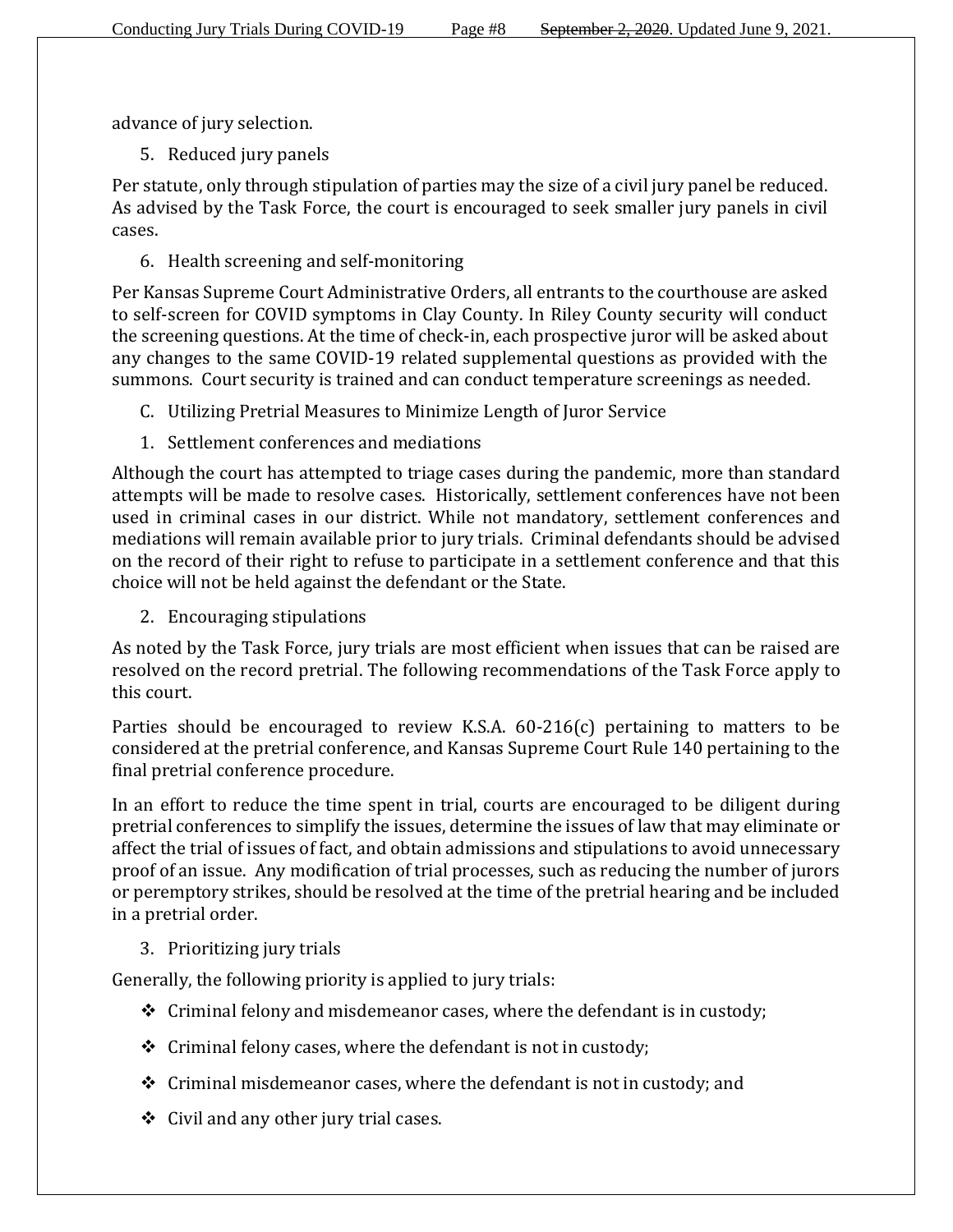However, certain circumstances (length of trial, venue, availability of counsel and witnesses), could lead to a lower priority trial being scheduled ahead of a higher priority case in certain scenarios. For example, at times it may be more sensible to schedule a six person misdemeanor jury trial or a civil trial with fewer peremptory challenges, rather than a lengthy off grid felony trial. This priority list does not preclude the ability of civil trials to move forward.

## **D. Protecting Juror Health before the trial starts**

1. Space Preparation

Paths of Travel: Paths of juror travel from the entrance into the courthouse to rooms within the courthouse are clearly marked. Social distancing markers are placed throughout the courthouse, in and near restrooms, and by elevators. The elevator is limited to one person. Signs are posted encouraging the use of stairs as alternatives to elevators. County facilities staff are to continually spray and wipe down handrails and doorknobs used by anyone in the courthouse throughout the day. Jury selection conducted at the Wareham site, will use similar markings and signage will be installed.

**Courtrooms:** Extra seating has been removed in certain areas. A combination distancing and plexi-glass is being utilized in both Riley and Clay counties. The Wareham has excess space to accommodate six foot distancing.

**Layouts:** In Riley County the gallery can be used as a jury box. In Clay County the gallery is being used for jury selection.

**Common areas:** Juror amenities will be limited. The court will provide individual bottled water, notepads, pens, and other items as preferred by the prospective juror panel.

**Restrooms:** Signs limiting occupancy and requiring physical distance in the waiting line are used. Additional special signage regarding importance of proper hand washing is posted in all restrooms and nearby public spaces.

**Cleaning:** Staffing will conduct deep cleaning of all juror-occupied spaces after each session. Hand sanitizer and cleaning liquid is available throughout the courtroom and common areas.

- 2. Jury trial courtrooms:
	- a. A mock jury trial was held in September, 2020 and subsequent trials have followed. Adjustments are made after trials to test the adequacy of social distancing, the ability to hear, sight lines, look for "blind spots" and to enhance safety and user experience before broad jury trial application.
	- b. The Riley County Courtrooms received expensive new audio upgrades. Amplification will be better than ever if the courtrooms can be utilized.
	- c. Jurors in Riley Count will be spaced several feet apart and divided by plexiglass in the gallery and /or the jury box. Jurors in Clay County will be divided by plexi-glass.
	- d. Members of the media could be seated in the traditional jury box or gallery depending on the courtroom. If needed, video of the proceedings can be provided to another room of the courthouse. Livestreaming is available also.
	- e. The remainder of the courtroom is arranged with an orientation mindful of the juror's seating.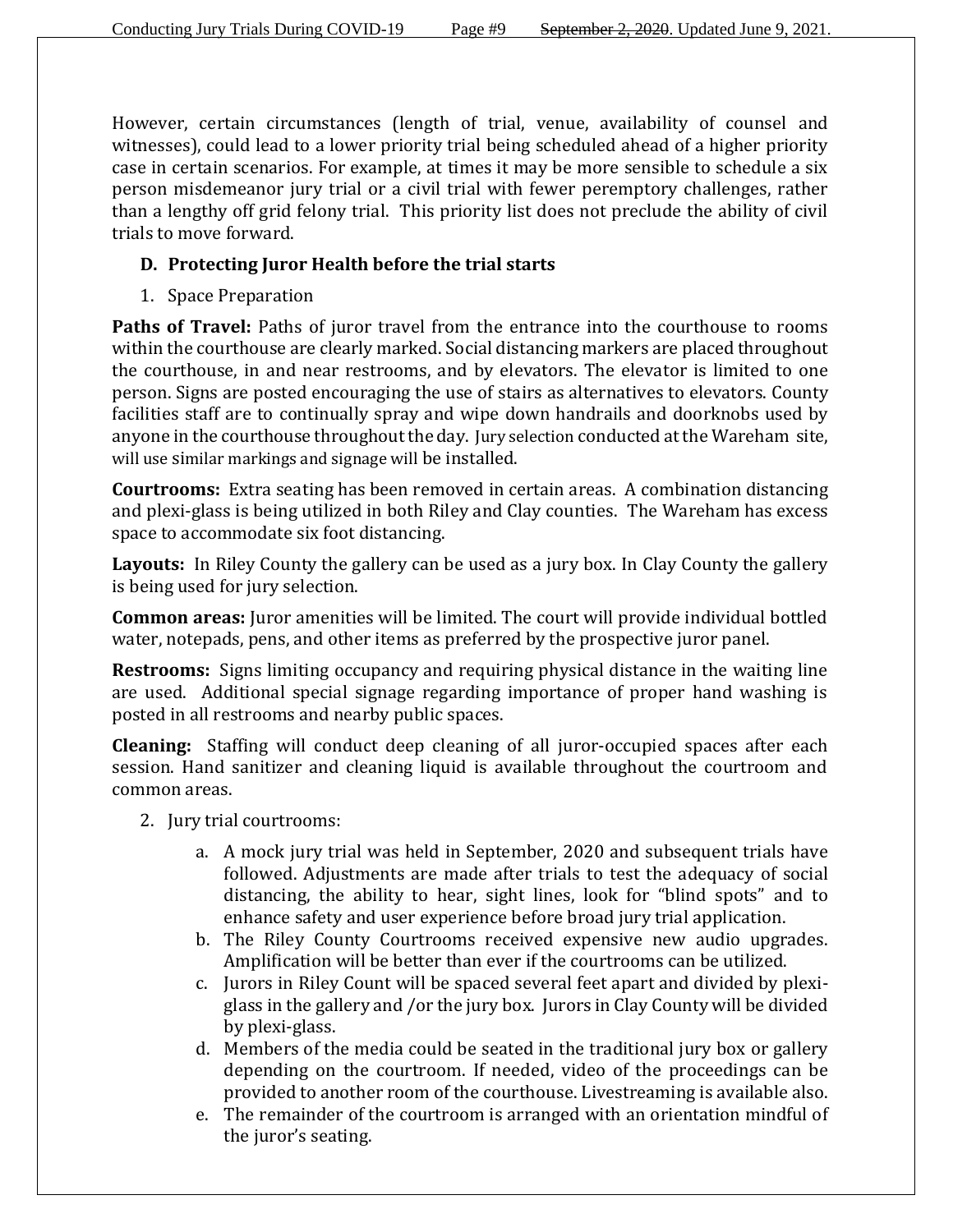3. Face coverings

S.Ct. Administrative Order 2021-PR-48 sets minimums standards for the use of face coverings in the courthouse and spaces. In June, 2021 the district issued administrative orders further governing face coverings.

**Witnesses and defendants:** The Task Force recommends that as a method to protect the safety of trial participants while also ensuring compliance with the Sixth Amendment Confrontation Clause, face shields or clear masks will be worn by witnesses and defendants. The Court has purchased and stockpiled clear masks. Plexi-glass barriers can also provide additional protection to witnesses if it is necessary for an attorney to approach the witness. They are movable and could be used at the theatre site also.

**Adequate supply:** Disposable face coverings shall be available for the use of jurors. However, court participants may bring their own face coverings subject to court approval. To prepare for jury trials, courts are asked to coordinate with court administration to ensure a sufficient supply of disposable face coverings are available. The extended use face coverings may result in the need to replace the covering throughout the day. As such, division should plan for and secure from the court administrator a back-up supply of disposable face coverings throughout the trial.

This court recognizes the risks involved in outside face coverings, including:

- a. Contaminated/un-sanitized face coverings brought into the courthouse. Jurors will be reminded each day of the importance of washing face coverings;
- b. Jurors failing or refusing to bring their own face covering. Jurors will be offered disposable face coverings. Individual divisions may determine appropriate steps for the refusal to comply with A2020-PR-090 and AO 20- 13 which could lead to contempt; and
- c. Political statements or otherwise controversial or insightful personalized face coverings. Each division will make an ad hoc determination on the appropriateness of any message as would be determined for any other item of clothing worn in a courtroom.
- 4. Arrival for Jury Service

**Signage:** As required by Orders 2020-PR-48 and 76, appropriate signage is posted at the courthouse (and theatre site) entrance and throughout the courthouse about face coverings, social distancing, and hygiene. Directional signs and taped arrows are on the floor for proper distancing of jurors, attorneys, and members of the public waiting in the security line.

**Check-in:** Jurors will be greeted after security screening. The jury coordinator or designee will be present to check jurors in a physically distanced area. The Court will continue to explore implantation of an automated check-in system. Additional court personnel will be stationed to assist prospective jurors in finding their assigned seat in the courtroom or assembly area.

**High touch surfaces:** Facilities staff are too frequently clean high touch areas along the path of jurors.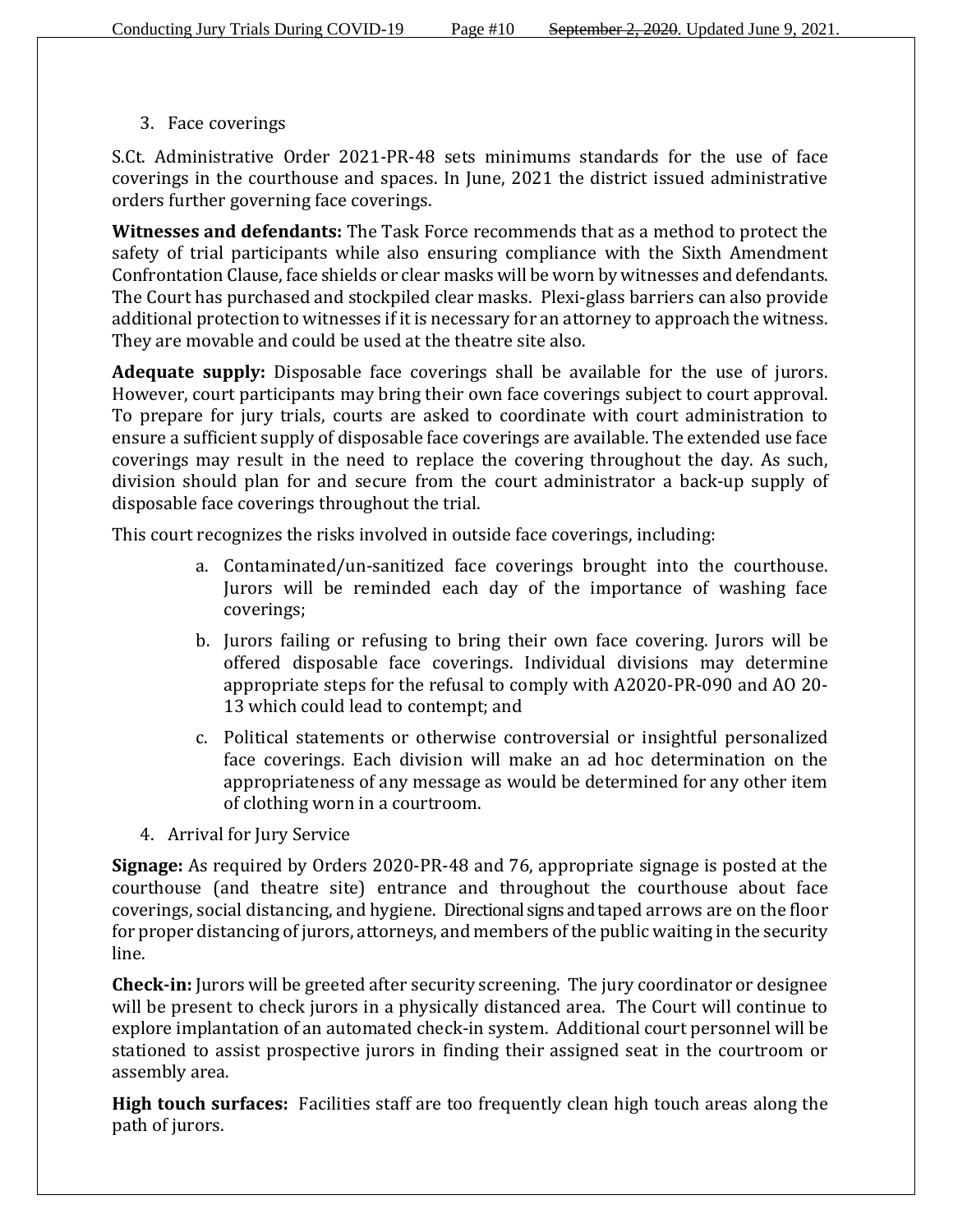**Juror belongings:** For the health of the jurors and the court staff, jurors will be instructed to keep their items separate from other jurors.

**Voir dire panel size:** Prior Supreme Court Mandate ¶9 limited the size of venire members. However, larger panels were allowed when physical distancing and/or plexi-glass are utilized. The Clay County Courthouse and the Wareham (or other alternative trial venues) provides adequate space to allow for physical distancing. The Clay County gallery has over 100 seats. Likewise, the Wareham provides abundant space. The Riley County Courtrooms do not have as much as much space, but are equipped with plexi-glass when spacing is not adequate. The presiding division and the jury coordinator will coordinate setting time slots. Time will be built in for cleaning in between panels.

- 5. Staff interactions with jurors.
	- a. Jurors will be offered a digital copy of existing jury service documents and sent links to the court website. Paper copies of the juror handbook will be available, but jurors will be instructed not to share.
	- b. Jurors will be instructed to self-report to the jury staff any symptoms they may have that morning before entering the courthouse.
	- c. Staff will be trained to limit contact with jurors and documents that jurors have handled.
	- d. Jurors will report directly to the division on subsequent trial days.
	- e. Juror orientation will include a review of the steps the court is taking to increase juror safety and steps they must take for their enhanced safety.
	- f. If meals are provided to jurors, they will be box lunches. Only pre-packaged food will be offered to jurors. Individual bottled water will be provided.
- 6. Preparing the courtroom for jury selection and trial.
	- a. Local public health officials have been consulted about the courthouses. Alternative venues will be further reviewed by them.
	- b. Riley County Courthouse courtrooms have limited space available after social distancing is applied. If adequate space is not available, the court will livestream the trial via YouTube. Clay County and the Wareham have adequate space and ability to safely seat members of the public.
	- c. Even when social distancing is possible, clear dividers have been installed in appropriate places in the courtroom.
	- d. Current courthouse audio-visual considerations:
		- i. Our court is able to publish electronic evidence and has used a large screen television monitor to ensure all jurors are able to view evidence as presented and speakers to hear all the testimony.
		- ii. The court worked with the IT department regarding the placement of microphones for, juror voir dire, court reporting, the viewing of electronic evidence, and remote presentation of proceedings.
			- Sidebars: unless all involved are fully vaccinated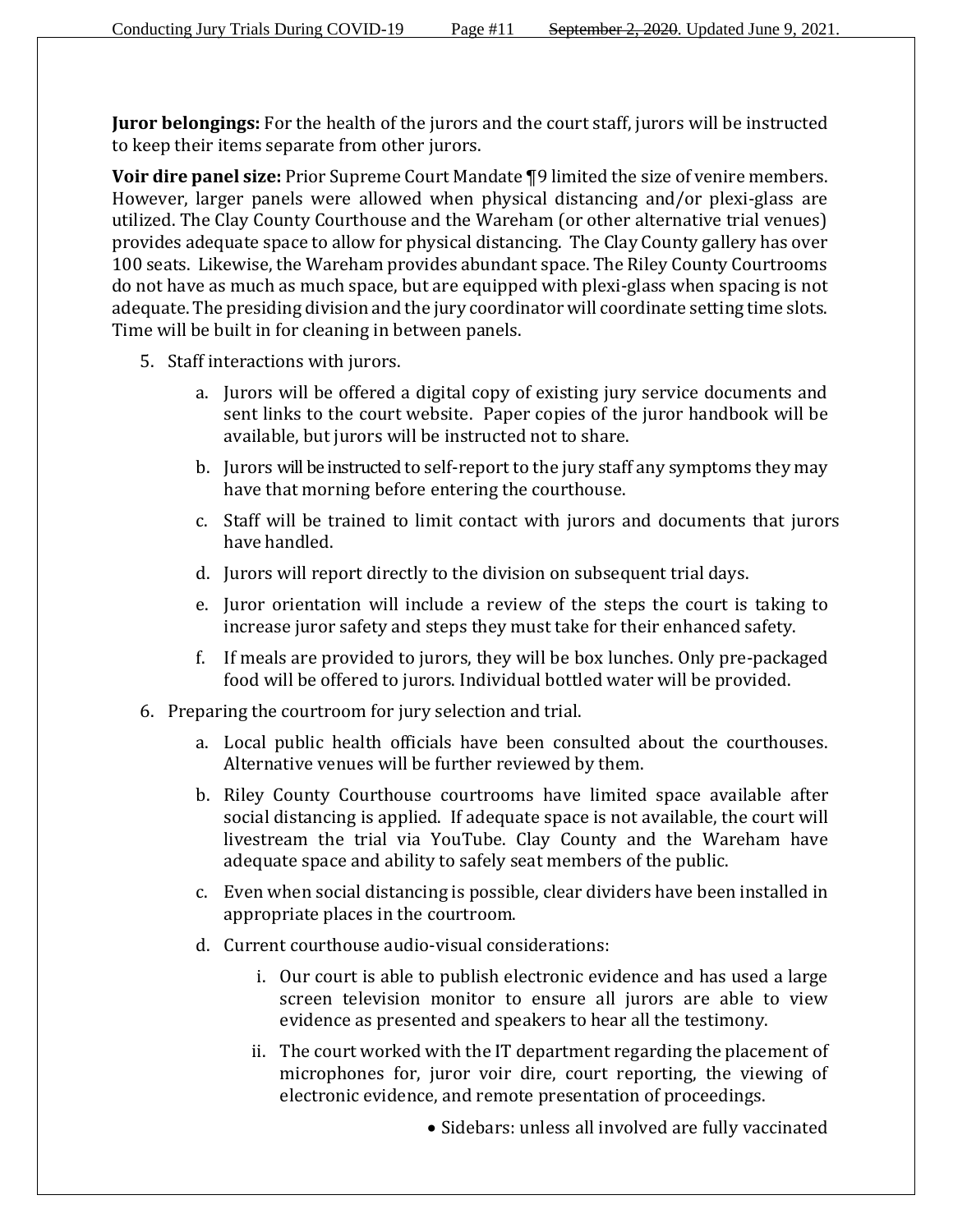and masked bench conferences will be conducted outside the courtroom to allow for social distancing. At alternative sites, plexi-glass or adjoining rooms will be used to mitigate risks.

7. The venire panel and jurors are subject to screening upon entry. Signs are posted with court contact information if a person cannot pass the screening questions and protocol.

### **E. Conducting a Fair Trial While Protecting Juror Safety**

### 1. General considerations for adequate physical distancing

The venire panel and jury seating will physically distanced and / or separated by plexi-glass. Signs, markings and layouts are all configured with physical distancing in mind. It's recognized this could impeded normal communications. The Supreme Court mandate allows the court to enter an order relaxing the physical distance between the client and attorney if they mutually agree. More so, if there is not an agreement, when break during the trial, the attorney or client can request to speak while physically distanced. Judges may ask the defendant whether they were able to speak to their attorney and place the answer on the record. As part of orientation, an initial jury instruction, and admonishments at breaks, jurors will be reminded physical distance, sanitize and wash hands regularly for 20 seconds. Court personnel will monitor lines and staging areas for physical distancing.

2. Juror considerations

The court is encouraged to be mindful of the temperature in the courtroom. Where possible, the thermostat may need to be lowered to compensate for the additional heat experienced by individuals while wearing face coverings. Each juror will be given a bag with items such as mini sanitizer, water bottle and if allowed to take notes by the judge, a pencil and notepad. If the juror brings items to court they can be stored in the bag under their seat. A note will also be included with a phone # and e-mail reminding a juror to stay home if they do not feel well or have COVID-19 symptoms. If a multi-day trial, the judge will also communicate this message to the jury. If anyone becomes aware of health concerns such as symptomatic jurors (or court participants) or safety non-compliance issues, it will be reported to the presiding judge. The presiding judge will likely need to keep their focus on the legalities of the case and should notify the court administrator who can assist and communicate to the Chief judge, bailiff, security, screening, and jury coordinator for a timely response and action. Thereafter, if there is an exposure, then others will be informed as needed.

3. Selection/Seating

Seats will be assigned for voir dire with court staff directing prospective jurors to the appropriate location. For individual voir dire, prospective jurors will remain in the courtroom in assigned seats, and individual interviews will occur in a separate location outside the courtroom such as chambers or the jury room. Middle row seating will be left vacant unless it is adequately distanced from other persons. Some seating has been removed from some courtrooms to accommodate physical distancing.

### 4. Audio and Record Taking

After each trial, the court reporter will provide an assessment so that any needed adjustments can be executed.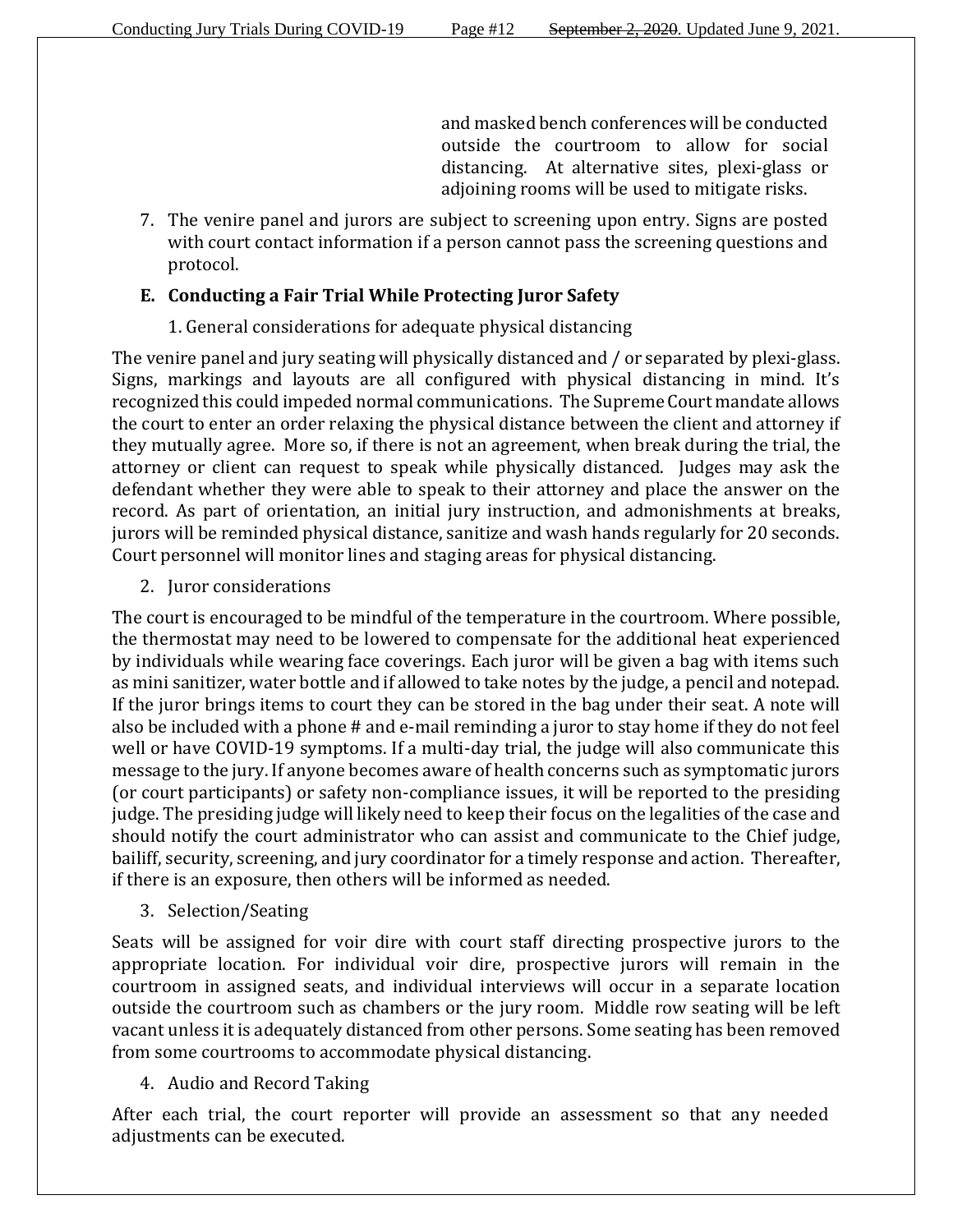# 5. Court Interpreting

The use of remote interpretation by video shall be further considered. The court has clear face masks available for any in-person court hearing that assists in the ability to read lips. At this time no jury trials have been flagged as needing an interpreter.

# 6. Evidence presentation

The use of additional monitors shall be considered depending on the circumstances of the trial. Stipulations will be sought regarding three dimensional exhibits, such as KBI testing items. Gloves and sanitizer will be available.

The court continues to identify ways to present evidence digitally. Those technologies will continue to be tested and potentially implemented—with budget constraints considered for use in jury trials.

7. Sidebar

At courthouses, sidebars may be conducted by court and counsel in adjoining chambers where physical distancing can occur. At an alternative venue, an adjoining room or plexiglass in the courtroom will be used to separate counsel.

8. Counsel

When possible counsel may present evidence electronically, using a computer or document camera in order to avoid handing paper to the witness. Witnesses such as an officer or expert should be instructed to bring their own report and notes. If non-admitted documents are needed, for example to refresh the memory of a witness, then an extra copy should be made to avoid passing it back and forth. If it becomes necessary to exchange a document then sanitizer is to be used be contemporaneously used.

9. Defendants in Criminal Cases

The court will provide separate secure and adequate space for attorney-client conferences to be held outside the presence of others. Defense counsel will be asked to accept, on the record, the setup for the courtroom once the issues are briefed by the parties. During the final pretrial conference, the counsel shall address, on the record, any objections related to the courtroom layout, courtroom rules.

## 10. Witnesses

The court is authorized under Supreme Court Order PR-2020-54 to conduct remote testimony. During the pretrial conference, counsel should raise on the record to verify any witnesses that shall testify remotely with consent of the parties.

**Seating:** The witness stand is relocated six feet or more from other participants.

**Admonition:** If clear face coverings are used by witnesses, then the court is prepared to explain to jurors that the court has ordered the use of face coverings and therefore the jury shall not make a credibility determination about the witness based on compliance with an order of the court. Again, the court may allow the witness to remove their mask.

**Confrontation Clause:** If a witness is asked to make an identification during the trial, then permission may be granted by the presiding judge to remove a mask.